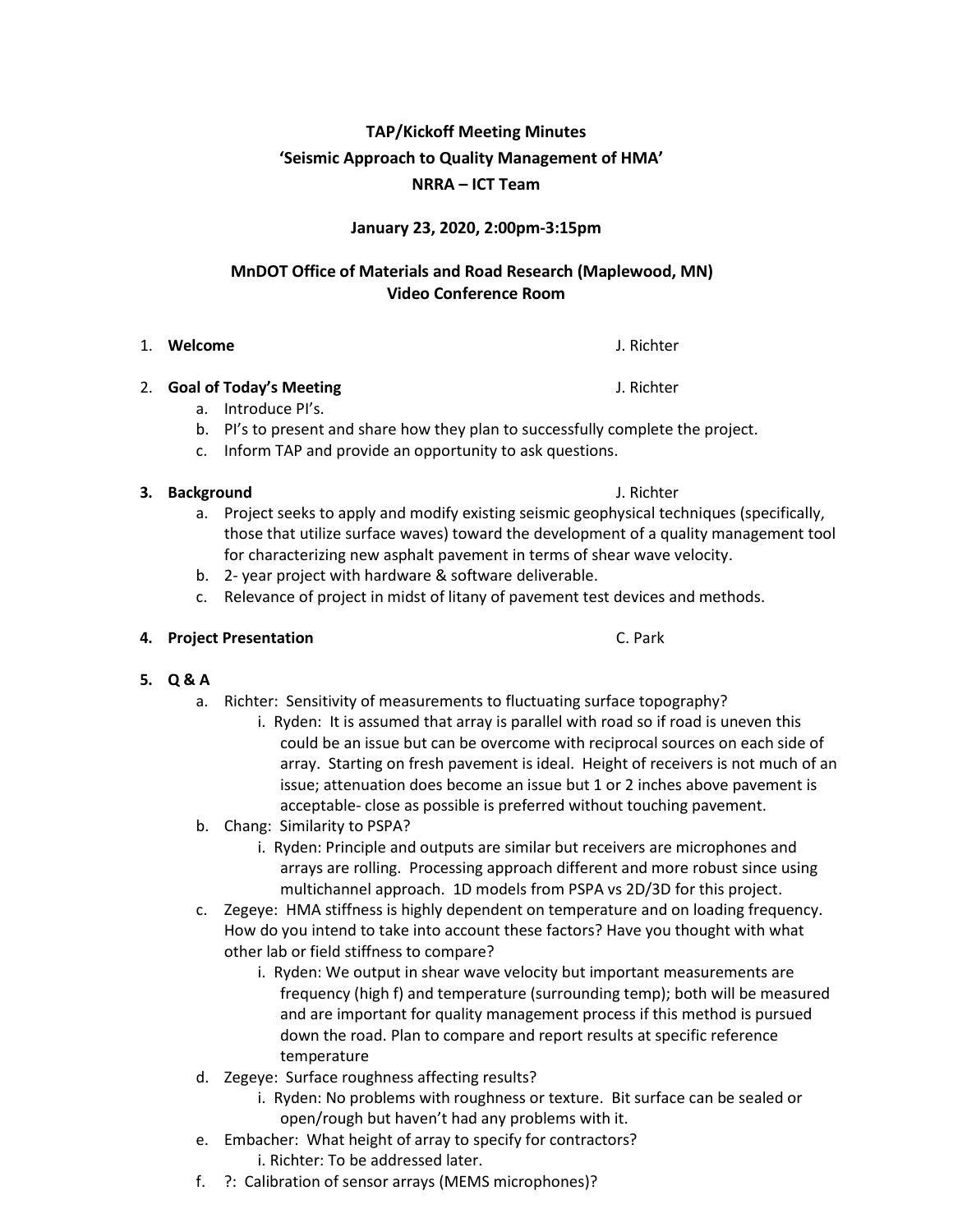- i. Ryden: Unnecessary since acquiring relative measurements. Measuring relative time difference over array. No absolute value read from sensors. Good S/N ratio good enough. Emphasis is on sample rate of data acquisition system and temperature measurements.
- g. Dukatz(?): How plan to perform surface temperature measurement?
	- i. Starkhammar: Considering incorporating infrared. Focusing on a sensor commonly used in asphalt industry. Wet surface could be a problem for sensor. ii. Richter: Can it be measured with current thermal bars?- Siekmeier: Yes.
	- iii. Worel: Most testing done a day after construction anyway. Measured temp would be sun heating the road.
	- iv. Siekmeier: We don't know how we're going to incorporate thermal measurement in the beginning.
	- v. Starkhammar: Movement of car could affect temp measurements. Need a shielded sensor.
- h. Zegeye: How to validate measurements/velocities?
	- i. Richter: Possibly PSPA?
	- ii. Ryden: Prefer resonant testing from cores. PSPA also possible. Important to validate at similar frequency and temperature.
	- iii. Park: Accelerometers may also be a possibility.
	- iv. Richter: How did resonance testing compare to 2017 device?
	- v. Ryden: Very good correlation, especially on new pavements.
	- vi. (draft review revealed that Ryden may have suggested that FWD and laboratory resilient modulus could be used)
- i. Worel (comment): Shipping of tool overseas; start thinking about how to do that.
- j. Chang: Mesh size of array?
	- i. Park: Array 6' wide. Receiver row spacing open to suggestion but looking at highest resolution using 1' transverse spacing. 'Mesh' can be controlled.
	- ii. Embacher (comment): We would like to overlay the models on other data in Veta (discussion ensued about efficacy of 1' transverse spacing. Have to balance sample frequency and sample rate since will affect data file size).
- k. Dukatz (comment): Consider acquiring ride measurements.
	- i. Embacher: Swedes do this and maybe this could be considered alongside tests in Sweden. We do this in MN while acquiring IRI and ALR. It could tell us if the ride is significantly affecting velocity results.
	- ii. Richter: Not part of scope but assuming we can accommodate on our end.
- l. Zegeye: Is there a GPS component?
	- i. Chang referenced the line number in the scope via IM.
	- ii. Starkhammar: We will be incorporating GPS component into system.
- m. Worel: Any concern with mesh size of array considering issues with pavers (gear box, augers, e.g.) or density at edges.
	- i. Embacher: 1' receiver row spacing will capture irregularities during paving.
	- ii. Park: Spacing to be determined later and is based on travel speed, e.g. but can be done.
	- iii. Embacher: Perfect world would be 1'. Already better than data density from cores.
- n. Worel: Why another device when we're already looking at RDM and IC?
	- i. Siekmeier: First, the physics is different.
	- ii. Anderson: Want to use something like this during scoping process.
	- Richter: Obstacles to overcome with surface irregularities on existing road. Currently, focusing on freshly paved surface.
	- iii. Park: Dielectric is not directly related to stiffness.
	- iv. Richter: A unique approach which will characterize via shear wave velocity.